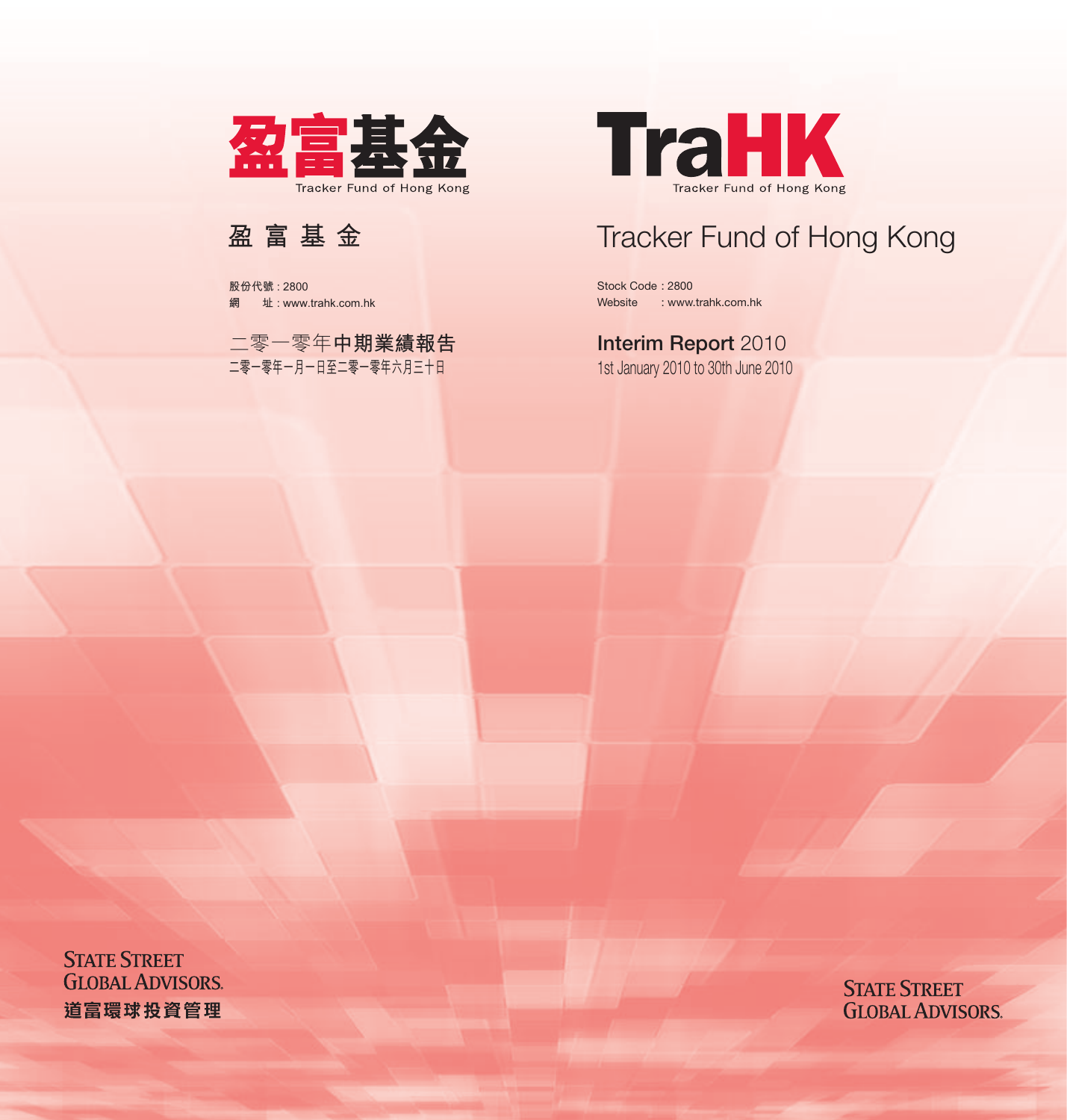#### **Tracker Fund of Hong Kong** Interim Report 2010

# Contents

| 1              | Condensed Statement of Net Assets (unaudited)                |
|----------------|--------------------------------------------------------------|
| $\overline{2}$ | Condensed Statement of Comprehensive Income (unaudited)      |
|                | Condensed Statement of Changes in Net Assets Attributable to |
| 3              | Holders of Redeemable Units (unaudited)                      |
| 4              | Condensed Statement of Cash Flows (unaudited)                |
| 5              | Notes to the Unaudited Condensed Financial Statements        |
| 13             | Investment Portfolio (unaudited)                             |
| 15             | Statement of Movements in Investment Portfolio (unaudited)   |
| 17             | Performance Record                                           |
| 18             | Administration and Management                                |
|                |                                                              |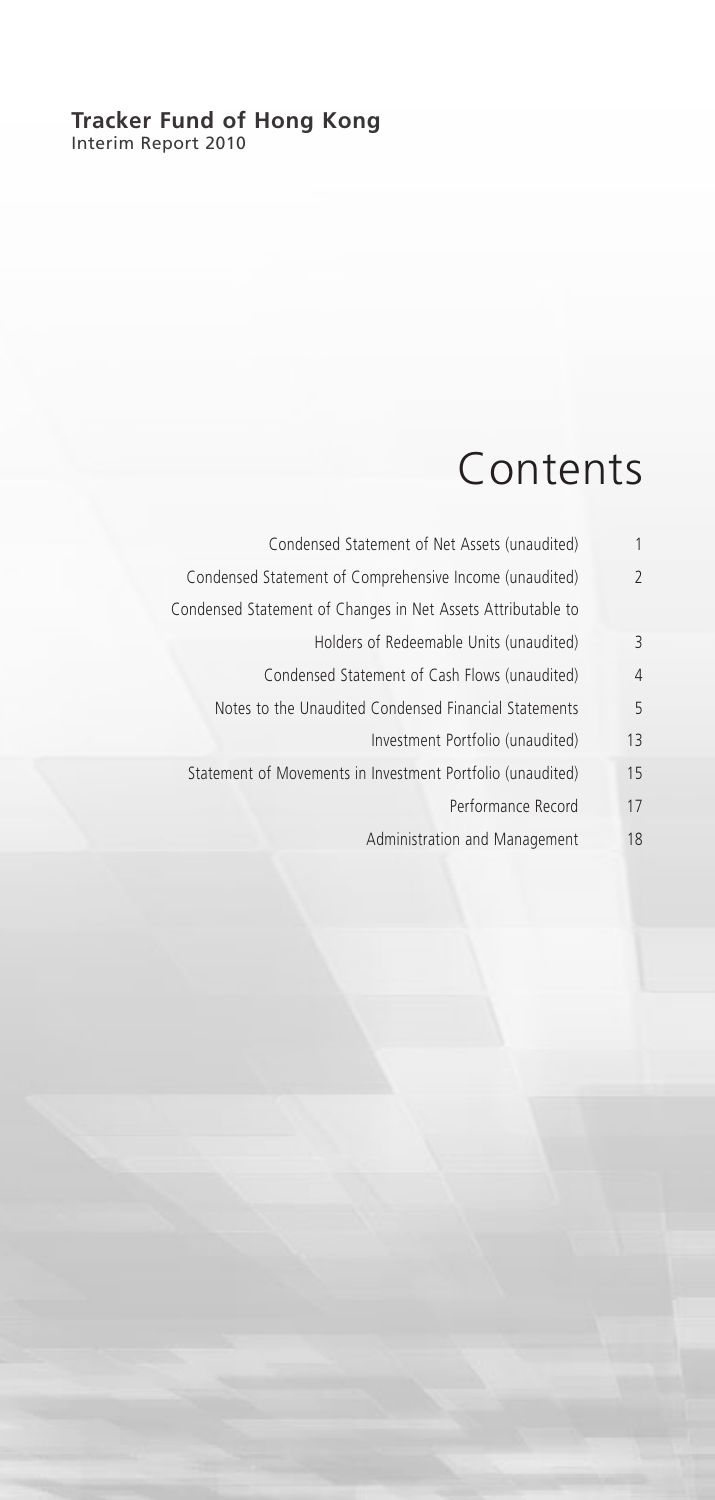## **CONDENSED STATEMENT OF NET ASSETS**

*As at 30th June 2010*

|                                                                          |      | (UNAUDITED)    | (AUDITED)      |
|--------------------------------------------------------------------------|------|----------------|----------------|
|                                                                          |      | 30.06.2010     | 31.12.2009     |
|                                                                          | Note | HK\$           | HK\$           |
| Assets                                                                   |      |                |                |
| <b>Current assets</b>                                                    |      |                |                |
| Investments                                                              |      | 40,497,362,598 | 39,025,886,042 |
| Dividends receivable<br>Other accounts receivable and                    |      | 204,692,601    | 48,874,940     |
| prepayments                                                              |      | 188,115        | 45,000         |
| <b>Bank balances</b>                                                     | 7(d) | 493,994,597    | 56,176,081     |
| <b>Total assets</b>                                                      |      | 41,196,237,911 | 39,130,982,063 |
| <b>Liabilities</b>                                                       |      |                |                |
| <b>Current liabilities</b>                                               |      |                |                |
| Management fee payable                                                   |      | 4,343,664      | 4,070,841      |
| Trustee fee payable                                                      |      | 4,343,664      | 4,070,841      |
| Index license fee payable                                                |      | 1,517,535      | 1,487,795      |
| Registrar fee payable                                                    |      | 167,639        | 149,407        |
| Due to brokers                                                           |      | 35,221,552     |                |
| Other accounts payable and accruals                                      |      | 671,868        | 993,418        |
| Liabilities (excluding net assets                                        |      |                |                |
| attributable to holders of                                               |      |                |                |
| redeemable units)                                                        |      | 46,265,922     | 10,772,302     |
| Net assets attributable to holders<br>of redeemable units (at bid market |      |                |                |
| prices)                                                                  |      | 41,149,971,989 | 39,120,209,761 |
| Adjustments from bid market prices                                       |      |                |                |
| to last traded market prices                                             | 5    | 43,725,308     | 6,801,924      |
| Net assets attributable to holders                                       |      |                |                |
| of redeemable units (at last traded<br>market prices)                    | 5    | 41,193,697,297 | 39,127,011,685 |
|                                                                          |      |                |                |

The notes on pages 5 to 12 form part of these financial statements.

1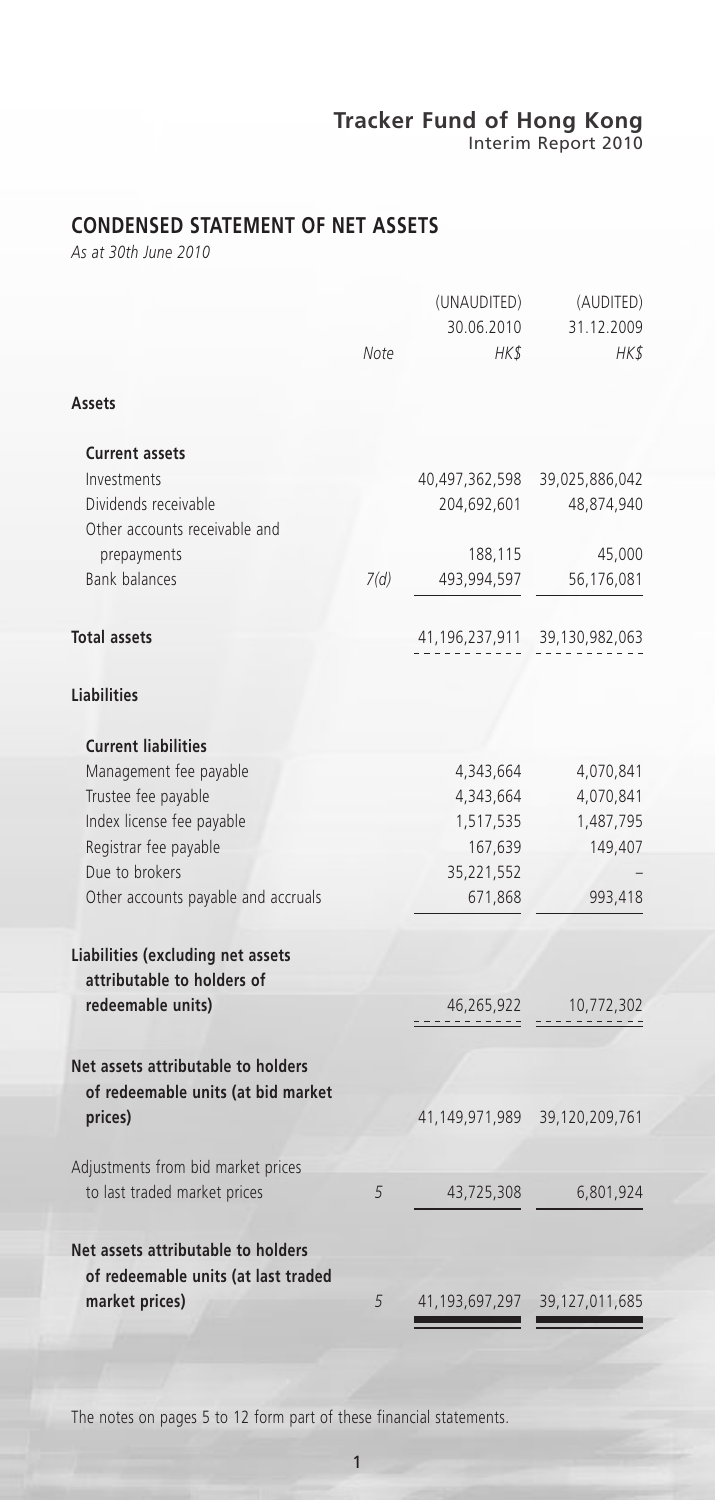Interim Report 2010

## **CONDENSED STATEMENT OF COMPREHENSIVE INCOME**

*For the period ended 30th June 2010*

|                                                                                                                                                                                                                                                                    |                                      | (UNAUDITED)                                                                                                                   |                                                                                                                                |  |
|--------------------------------------------------------------------------------------------------------------------------------------------------------------------------------------------------------------------------------------------------------------------|--------------------------------------|-------------------------------------------------------------------------------------------------------------------------------|--------------------------------------------------------------------------------------------------------------------------------|--|
|                                                                                                                                                                                                                                                                    |                                      | 01.01.2010<br>to                                                                                                              | 01.01.2009<br>to                                                                                                               |  |
|                                                                                                                                                                                                                                                                    | Note                                 | 30.06.2010<br><b>HKS</b>                                                                                                      | 30.06.2009<br>HK\$                                                                                                             |  |
| Income                                                                                                                                                                                                                                                             |                                      |                                                                                                                               |                                                                                                                                |  |
| <b>Dividends</b><br>Transaction fee<br>Other income<br>Net (loss)/gain on investments                                                                                                                                                                              | 4(a)<br>4(b)<br>3                    | 814,554,467<br>374,447<br>2,177,156<br>(2,902,866,844)                                                                        | 696,403,155<br>743,836<br>2,255,413<br>8,162,317,965                                                                           |  |
| Total net (loss)/income                                                                                                                                                                                                                                            |                                      | (2,085,760,774)                                                                                                               | 8,861,720,369                                                                                                                  |  |
| <b>Expenses</b>                                                                                                                                                                                                                                                    |                                      |                                                                                                                               |                                                                                                                                |  |
| Management fee<br>Trustee fee<br>Index license fee<br>Transaction costs on investments<br>Registrar fee<br>Publication and printing expenses<br>Conversion agent fee<br>Audit fee<br>Legal and other professional fees<br>Bank charges<br>Other operating expenses | 7(b)<br>7(c)<br>8(c)<br>8(a)<br>8(b) | 9,075,479<br>9,075,479<br>3,015,398<br>5,627,555<br>867,412<br>470,185<br>394,769<br>123,972<br>480,217<br>151,101<br>363,577 | 7,389,365<br>7,389,365<br>2,407,549<br>11,062,495<br>890,024<br>796,235<br>690,280<br>187,447<br>247,945<br>268,462<br>505,751 |  |
| <b>Total operating expenses</b>                                                                                                                                                                                                                                    |                                      | 29,645,144                                                                                                                    | 31,834,918                                                                                                                     |  |
| <b>Operating (loss)/profit</b>                                                                                                                                                                                                                                     |                                      | (2, 115, 405, 918)                                                                                                            | 8,829,885,451                                                                                                                  |  |
| <b>Finance costs</b>                                                                                                                                                                                                                                               |                                      |                                                                                                                               |                                                                                                                                |  |
| Distributions to holders of<br>redeemable units                                                                                                                                                                                                                    | 12                                   | (226, 919, 100)                                                                                                               | (332, 318, 800)                                                                                                                |  |
| (Loss)/profit after distributions and                                                                                                                                                                                                                              |                                      |                                                                                                                               |                                                                                                                                |  |
| before tax                                                                                                                                                                                                                                                         |                                      | (2,342,325,018)                                                                                                               | 8,497,566,651                                                                                                                  |  |
| Withholding tax                                                                                                                                                                                                                                                    | 6                                    | (47, 140, 803)                                                                                                                | (37, 168, 631)                                                                                                                 |  |
| (Loss)/profit after distributions<br>and tax                                                                                                                                                                                                                       |                                      | (2,389,465,821)                                                                                                               | 8,460,398,020                                                                                                                  |  |
| Adjustments from bid market prices to<br>last traded market prices                                                                                                                                                                                                 | 5                                    | 36,923,384                                                                                                                    | 158,121                                                                                                                        |  |
| (Decrease)/increase in net assets<br>attributable to holders of<br>redeemable units from operations                                                                                                                                                                |                                      | (2,352,542,437)                                                                                                               | 8,460,556,141                                                                                                                  |  |

The notes on pages 5 to 12 form part of these financial statements.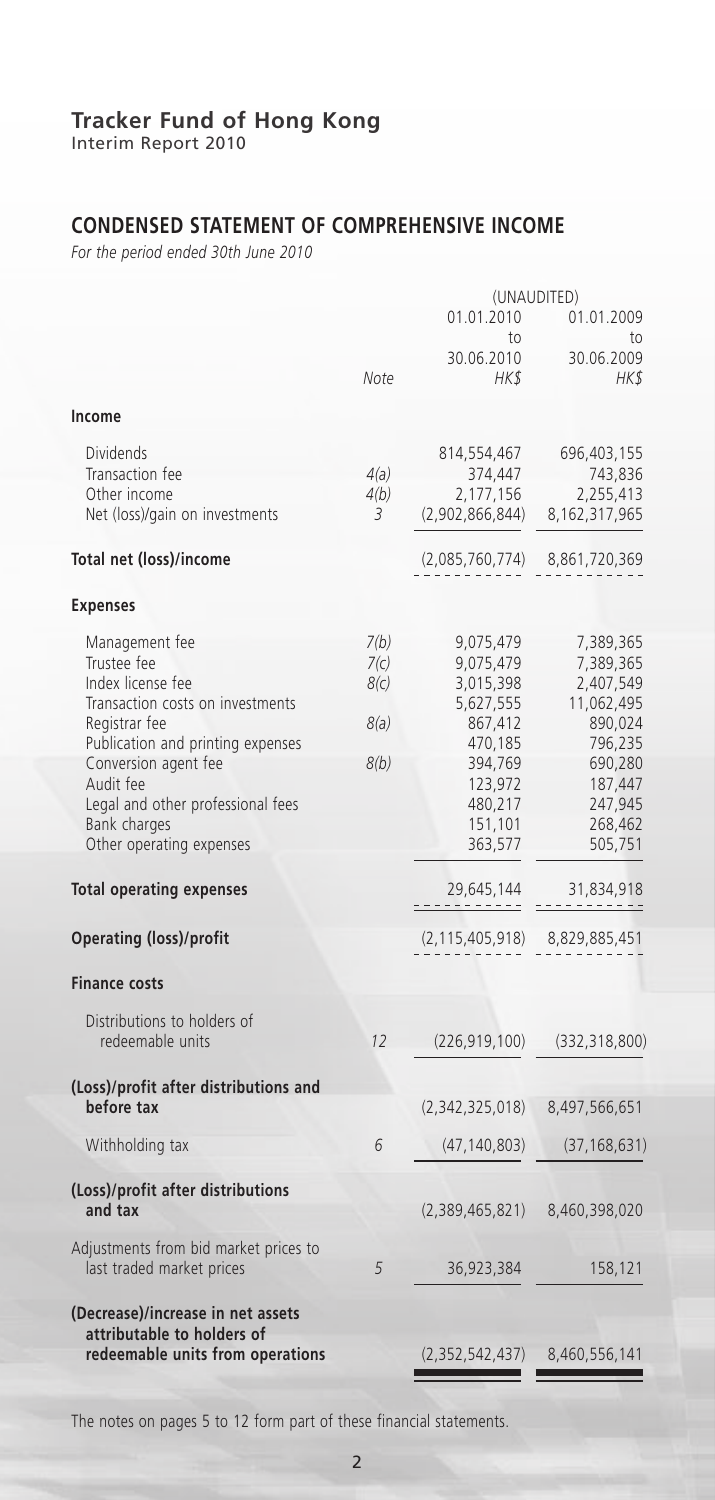Interim Report 2010

## **CONDENSED STATEMENT OF CHANGES IN NET ASSETS ATTRIBUTABLE TO HOLDERS OF REDEEMABLE UNITS**

*For the period ended 30th June 2010*

|                                                                          | (UNAUDITED) |                                     |                                     |
|--------------------------------------------------------------------------|-------------|-------------------------------------|-------------------------------------|
|                                                                          |             | 01.01.2010                          | 01.01.2009                          |
|                                                                          |             | to                                  | to                                  |
|                                                                          |             | 30.06.2010                          | 30.06.2009                          |
|                                                                          | Note        | HK\$                                | HK\$                                |
| Net assets attributable to holders of<br>redeemable units at 1st January |             |                                     |                                     |
| (at last traded market prices)                                           |             | 39, 127, 011, 685 33, 181, 932, 365 |                                     |
| Issue of units                                                           | 9           |                                     | 8,305,449,232 2,410,209,374         |
| Redemption of units                                                      | 9           |                                     | $(3,886,207,889)$ $(9,287,338,188)$ |
| Net further cash amount paid on                                          |             |                                     |                                     |
| redemption and issue of units                                            |             | (13, 294)                           | (1,046)                             |
| Net issue/(redemption) of units                                          |             |                                     | 4,419,228,049 (6,877,129,860)       |
|                                                                          |             | 43,546,239,734 26,304,802,505       |                                     |
| (Decrease)/increase in net assets<br>attributable to holders of          |             |                                     |                                     |
| redeemable units from operations                                         |             |                                     | $(2,352,542,437)$ 8,460,556,141     |
| Net assets attributable to holders of<br>redeemable units at 30th June   |             |                                     |                                     |
| (at last traded market prices)                                           |             | 41, 193, 697, 297 34, 765, 358, 646 |                                     |
|                                                                          |             |                                     |                                     |

The notes on pages 5 to 12 form part of these financial statements.

3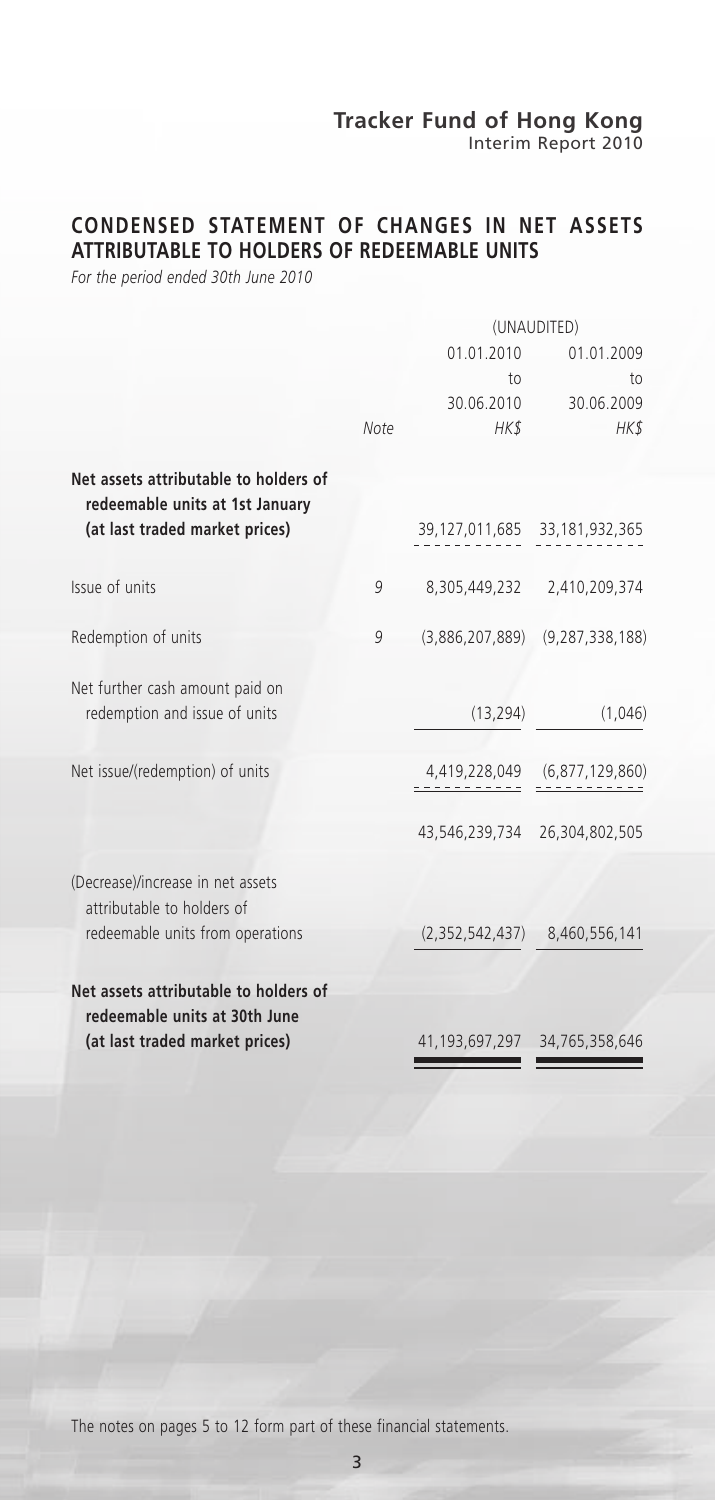Interim Report 2010

## **CONDENSED STATEMENT OF CASH FLOWS**

*For the period ended 30th June 2010*

|                                                                                                                                                                                                                                                                                                                                                                                                                                                                 |              | (UNAUDITED)                                                                                                                                                                                                            |                                                                                                                                                                                                                                  |  |
|-----------------------------------------------------------------------------------------------------------------------------------------------------------------------------------------------------------------------------------------------------------------------------------------------------------------------------------------------------------------------------------------------------------------------------------------------------------------|--------------|------------------------------------------------------------------------------------------------------------------------------------------------------------------------------------------------------------------------|----------------------------------------------------------------------------------------------------------------------------------------------------------------------------------------------------------------------------------|--|
|                                                                                                                                                                                                                                                                                                                                                                                                                                                                 |              | 01.01.2010<br>$\overline{10}$                                                                                                                                                                                          | 01.01.2009<br>tο                                                                                                                                                                                                                 |  |
|                                                                                                                                                                                                                                                                                                                                                                                                                                                                 | Note         | 30.06.2010<br>HK\$                                                                                                                                                                                                     | 30.06.2009<br>HK\$                                                                                                                                                                                                               |  |
| Cash flows from operating activities                                                                                                                                                                                                                                                                                                                                                                                                                            |              |                                                                                                                                                                                                                        |                                                                                                                                                                                                                                  |  |
| Proceeds from sale of investments<br>Payments for purchase of investments<br>Dividends received<br>Other income received<br>Transaction fee received<br>Management fee paid<br>Trustee fee paid<br>Index license fee paid<br>Registrar fee paid<br>Publication and printing expenses paid<br>Transaction costs on investments paid<br>Conversion agent fee paid<br>Bank charges paid<br>Legal and other professional fees paid<br>Other operating expenses paid |              | 2,573,912,093<br>(2,518,103,713)<br>611,596,003<br>2,177,156<br>495,000<br>(8,802,656)<br>(8,802,656)<br>(2,985,658)<br>(849, 180)<br>(818, 657)<br>(5,627,555)<br>(432,000)<br>(126, 212)<br>(480, 217)<br>(711, 953) | 5,221,688,364<br>(5, 206, 035, 352)<br>548,307,077<br>2,255,413<br>825,000<br>(7, 329, 618)<br>(7, 329, 618)<br>(2, 313, 564)<br>(842, 962)<br>(424, 619)<br>(11, 062, 495)<br>(720,000)<br>(55, 447)<br>(67, 998)<br>(557, 605) |  |
| Net cash generated from<br>operating activities                                                                                                                                                                                                                                                                                                                                                                                                                 |              | 640,439,795                                                                                                                                                                                                            | 536,336,576                                                                                                                                                                                                                      |  |
| Cash flows from financing activities                                                                                                                                                                                                                                                                                                                                                                                                                            |              |                                                                                                                                                                                                                        |                                                                                                                                                                                                                                  |  |
| Issue of units<br>Redemption of units<br>Net further cash amount received on<br>issue of units<br>Net further cash amount paid on<br>redemption of units<br>Interim distribution paid                                                                                                                                                                                                                                                                           | 9<br>9<br>12 | 41,770,910<br>(17, 459, 795)<br>20,832<br>(34, 126)<br>(226, 919, 100)                                                                                                                                                 | 18,885,024<br>(88, 382, 459)<br>27,099<br>(28, 145)<br>(332, 318, 800)                                                                                                                                                           |  |
| Net cash used in financing activities                                                                                                                                                                                                                                                                                                                                                                                                                           |              | (202, 621, 279)                                                                                                                                                                                                        | (401,817,281)                                                                                                                                                                                                                    |  |
| Net increase in cash and<br>cash equivalents                                                                                                                                                                                                                                                                                                                                                                                                                    |              | 437,818,516                                                                                                                                                                                                            | 134,519,295                                                                                                                                                                                                                      |  |
| Cash and cash equivalents at the<br>beginning of the period                                                                                                                                                                                                                                                                                                                                                                                                     |              | 56,176,081                                                                                                                                                                                                             | 177,260,694                                                                                                                                                                                                                      |  |
| Cash and cash equivalents at the end<br>of the period<br>Analysis of balances of cash and                                                                                                                                                                                                                                                                                                                                                                       |              | 493,994,597                                                                                                                                                                                                            | 311,779,989                                                                                                                                                                                                                      |  |
| cash equivalents                                                                                                                                                                                                                                                                                                                                                                                                                                                |              |                                                                                                                                                                                                                        |                                                                                                                                                                                                                                  |  |
| <b>Bank balances</b>                                                                                                                                                                                                                                                                                                                                                                                                                                            | 7(d)         | 493,994,597                                                                                                                                                                                                            | 311,779,989                                                                                                                                                                                                                      |  |

Please refer to note 9 on page 10 for details of major non-cash transactions. The notes on pages 5 to 12 form part of these financial statements.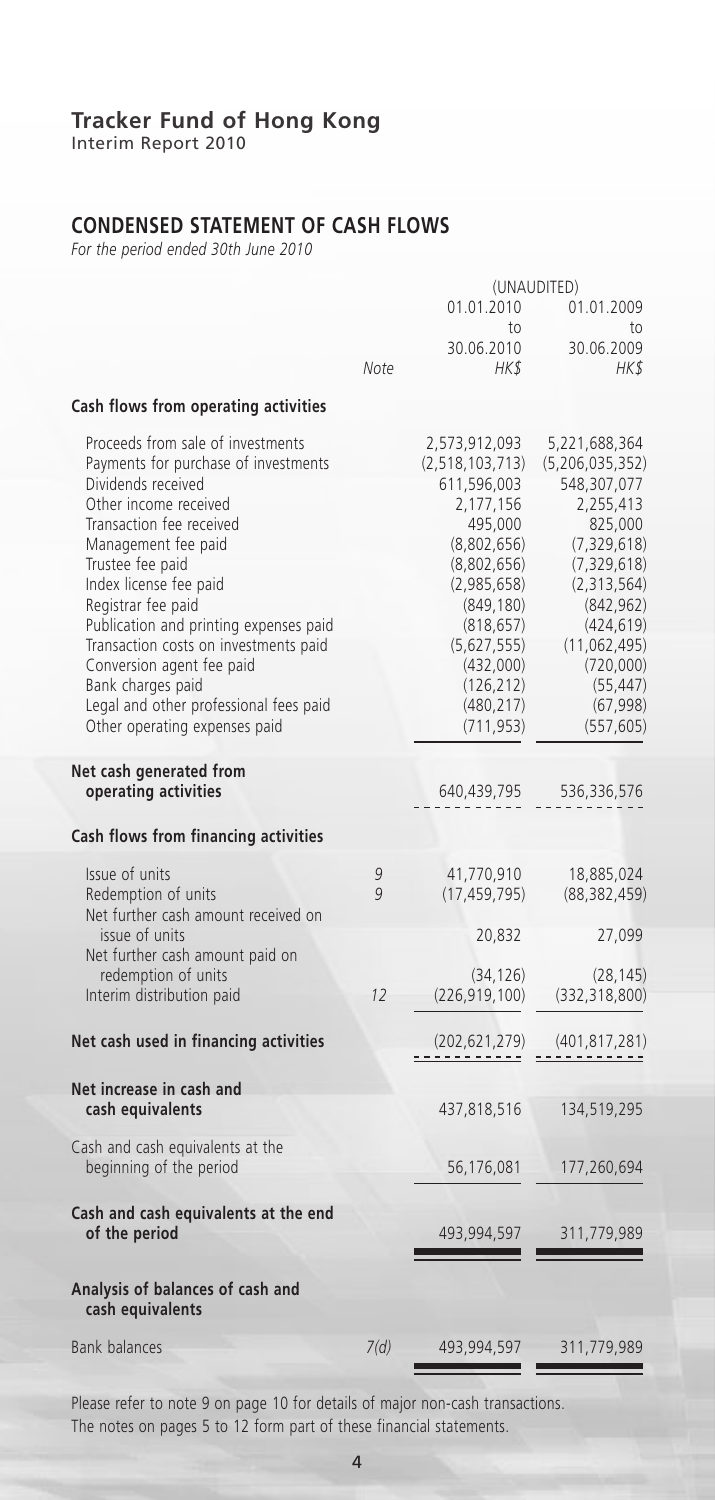## **NOTES TO THE UNAUDITED CONDENSED FINANCIAL STATEMENTS**

#### **1 General information**

Tracker Fund of Hong Kong (the "Fund") is a unit trust which is governed by its Trust Deed dated 23rd October 1999 (the "Trust Deed"). The Fund is authorized by the Securities & Futures Commission of Hong Kong under Section 104(1) of the Hong Kong Securities and Futures Ordinance. The Fund is also listed on the Stock Exchange of Hong Kong Limited (a subsidiary of The Hong Kong Exchanges and Clearing Limited).

The Fund's objective is to provide investment results that closely correspond to the performance of the Hang Seng Index (the "Index").

#### **2 Basis of preparation and accounting policies**

These unaudited condensed Interim Financial Statements ("Interim Financial Statements") have been prepared in accordance with Hong Kong Accounting Standard ("HKAS") 34 "Interim Financial Reporting", issued by the Hong Kong Institute of Certified Public Accountants. The Interim Financial Statements are prepared under the historical cost convention as modified by the revaluation of investments and should be read in conjunction with the Annual Financial Statements for the year ended 31st December 2009.

The accounting policies and methods of computation used in the preparation of these Interim Financial Statements are consistent with those used in the Annual Financial Statements for the year ended 31st December 2009.

#### **3 Net (loss)/gain on investments**

|                                             | (UNAUDITED)              |                    |  |
|---------------------------------------------|--------------------------|--------------------|--|
|                                             | 01.01.2010<br>01.01.2009 |                    |  |
|                                             | $\overline{10}$          | to                 |  |
|                                             | 30.06.2010               | 30.06.2009         |  |
|                                             | HK\$                     | HK\$               |  |
| Change in unrealized gain/loss in value     |                          |                    |  |
| of investments                              | (3, 289, 080, 423)       | 14,283,981,848     |  |
| Realized gain/(loss) on sale of investments | 386,213,579              | (6, 121, 663, 883) |  |
|                                             | (2,902,866,844)          | 8, 162, 317, 965   |  |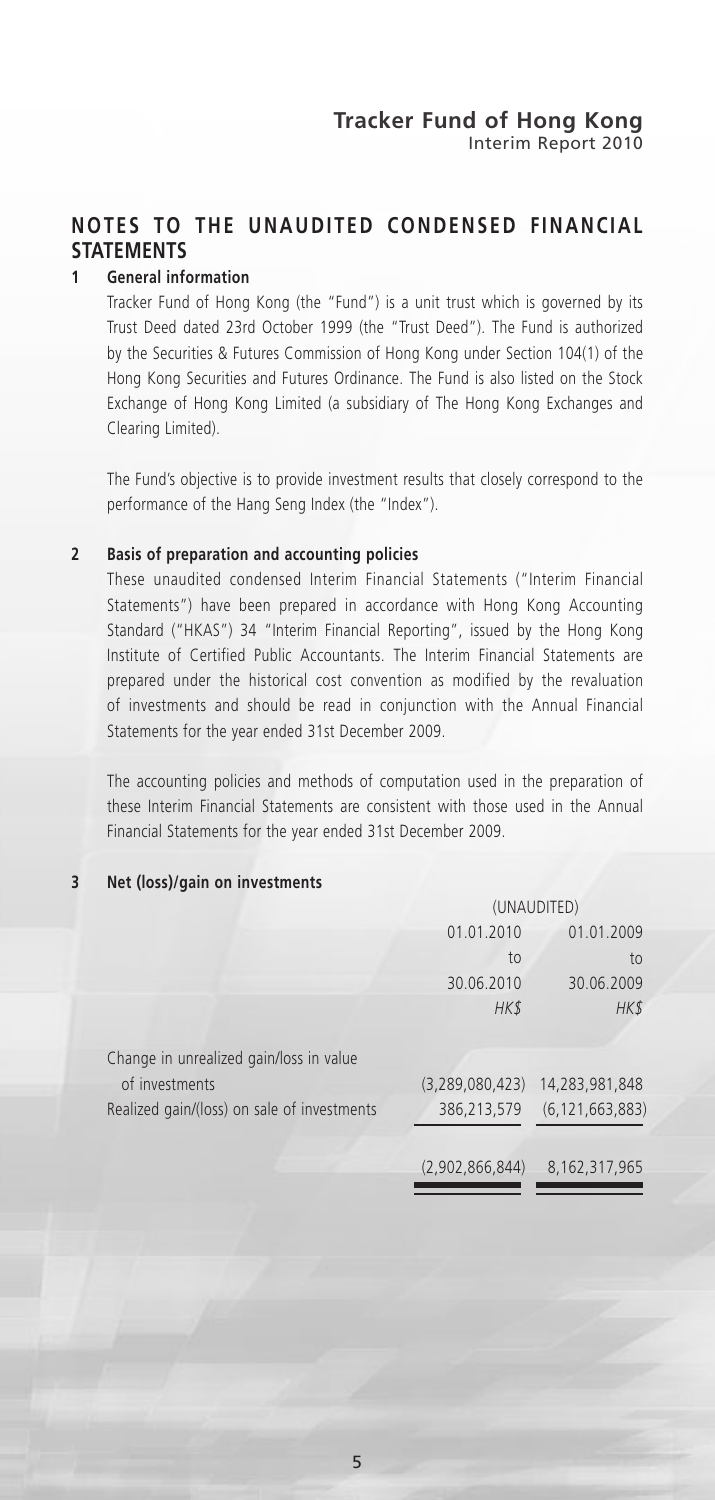Interim Report 2010

## **NOTES TO THE UNAUDITED CONDENSED FINANCIAL STATEMENTS (Continued)**

### **4 Income**

*(a) Transaction fee*

Applications to create or redeem units are only made through brokers or dealers (acting either as principal or on behalf of clients) (the "Participating Dealers") which have executed a participation agreement with the Manager, the Trustee, HK Conversion Agency Services Limited and Hong Kong Securities Clearing Company ("HKSCC"). The Fund is entitled to receive a transaction fee of HK\$15,000 per total aggregate creation and redemption application per day per Participating Dealer.

*(b) Other income*

Other income represents registrar charges levied on unitholders (other than HKSCC Nominees) who hold units registered in their own names as at each Record Date for the relevant distribution. Currently, these charges amount to the lower of HK\$80 per year per unitholder and the unitholder's actual distribution entitlement. Such charges are deducted on a half-yearly basis from the half-yearly distributions payable to the relevant unitholders.

#### **5 Number of units in issue and net assets attributable to holders of redeemable units**

The Fund's capital is represented by the net assets attributable to holders of redeemable units. Units are issued through an in-kind creation of an Index Basket with the remaining balances in cash, and are redeemed in-kind with the remaining balances in cash. Subscriptions and redemptions of units during the period are shown on the Condensed Statement of Changes in Net Assets Attributable to Holders of Redeemable Units. In accordance with the objectives and risk management policies, the Fund endeavours to invest in appropriate investments while maintaining sufficient liquidity to meet redemption, such liquidity being augmented by disposal of listed securities where necessary.

In accordance with the provisions of the Fund's Trust Deed, listed investments are stated at the last traded price on the valuation day for the purpose of determining net asset value per unit for creations and redemptions and for various fee calculations. However, the accounting policy of the Fund for the purpose of compliance with HKAS 39 and for reporting purpose is to value its investments at the relevant bid market prices on the Statement of Net Assets date. The difference between the valuation of these investments as stated in the condensed financial statements and the valuation methodology indicated in the Fund's Trust Deed, results in a decrease in value of investments by HK\$43,725,308 as at 30th June 2010 (as at 31st December 2009: HK\$6,801,924). The amount of the adjustment recognized in the Condensed Statement of Comprehensive Income is HK\$36,923,384 (for the period ended 30th June 2009: HK\$158,121).

Net assets attributable to holders of redeemable units at last traded market prices represent a liability in the Condensed Statement of Net Assets, carried at the redemption amount that would be payable at the period end date if the unitholders exercised the right to redeem the units in the Fund.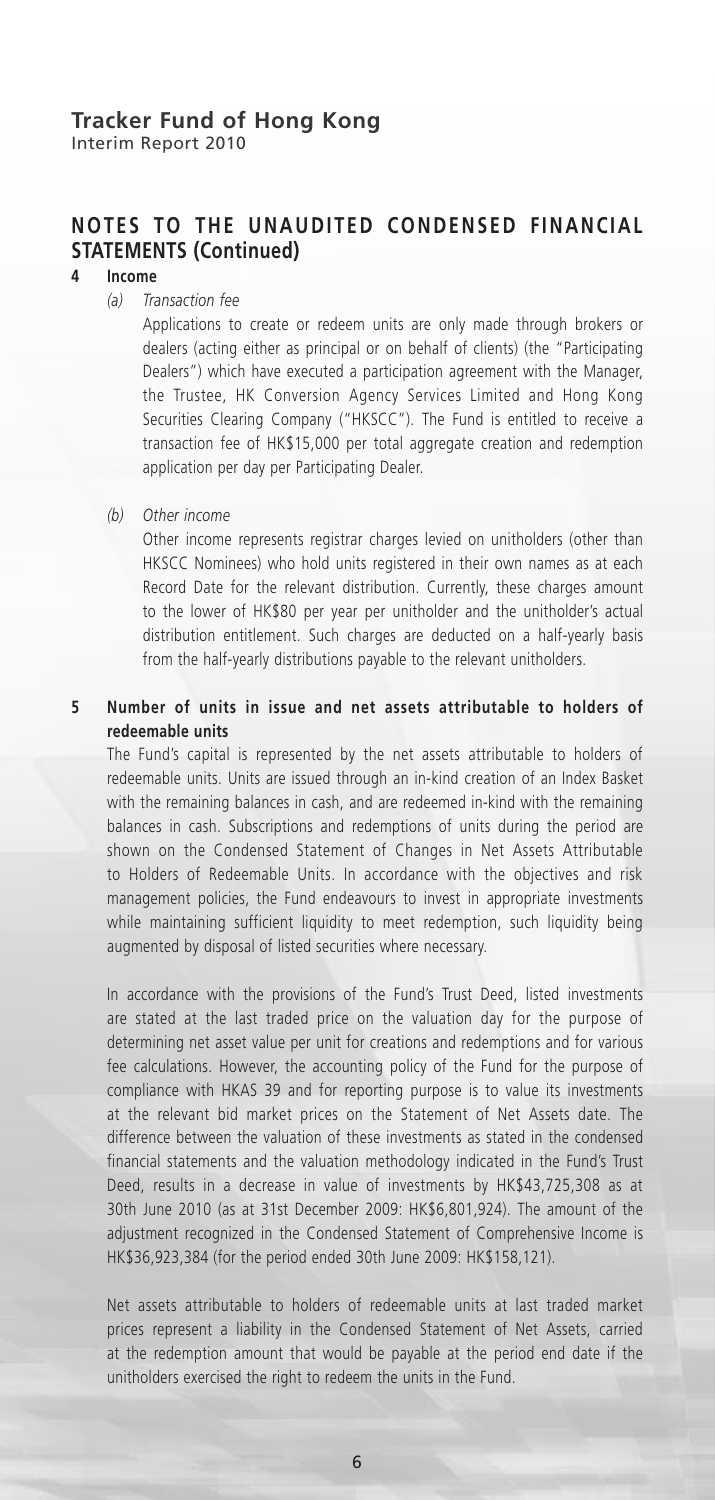## **NOTES TO THE UNAUDITED CONDENSED FINANCIAL STATEMENTS (Continued)**

#### **5 Number of units in issue and net assets attributable to holders of redeemable units (Continued)**

|                                                                        |                  | (UNAUDITED)<br>Number of units |                               |
|------------------------------------------------------------------------|------------------|--------------------------------|-------------------------------|
|                                                                        | 01.01.2010<br>to | 01.07.2009<br>10 <sub>1</sub>  | 01.01.2009<br>10 <sub>1</sub> |
|                                                                        | 30.06.2010       | 31.12.2009                     | 30.06.2009                    |
| Units in issue at the beginning                                        |                  |                                |                               |
| of the period                                                          | 1,776,992,500    | 1,857,992,500                  | 2,280,992,500                 |
| Creation of units                                                      | 403,000,000      | 57,000,000                     | 181,000,000                   |
| Redemption of units                                                    | (174,000,000)    | (138,000,000)                  | (604,000,000)                 |
| Units in issue at the end of the period                                | 2,005,992,500    | 1,776,992,500                  | 1,857,992,500                 |
|                                                                        | HK\$             | HK\$                           | HK\$                          |
| Net assets attributable to holders of<br>redeemable units              | 41,193,697,297   | 39,127,011,685                 | 34,765,358,646                |
| Net assets attributable to holders of<br>redeemable units (per unit)   | 20.54            | 22.02                          | 18.71                         |
| Net asset value per Creation Unit<br>(1 Creation Unit is equivalent to |                  |                                |                               |
| 1,000,000 units)                                                       | 20,535,320       | 22,018,670                     | 18,711,248                    |
|                                                                        |                  |                                |                               |

#### **6 Taxation**

No provision for Hong Kong profits tax has been made as the interest, dividend income and realized gains on disposal of investments of the Fund are excluded from the charge to profits tax under Sections 14, 26 or 26A of the Hong Kong Inland Revenue Ordinance.

The Fund invests in shares of companies in People's Republic of China ("PRC") listed on the Hong Kong Stock Exchange ("H-shares"). Under the PRC Corporate Income Tax Law, the Fund may be liable to pay PRC tax on the capital gains realized in the trading of H-shares. However, no provision was made for taxation from such gains in the financial statements as the Trustee and Manager believe that the Fund can sustain a position for not filing a tax return based on the existing tax regulations and that the enforcement of China tax on capital gains is not probable.

Withholding tax was charged on dividend income received from H-shares during the year.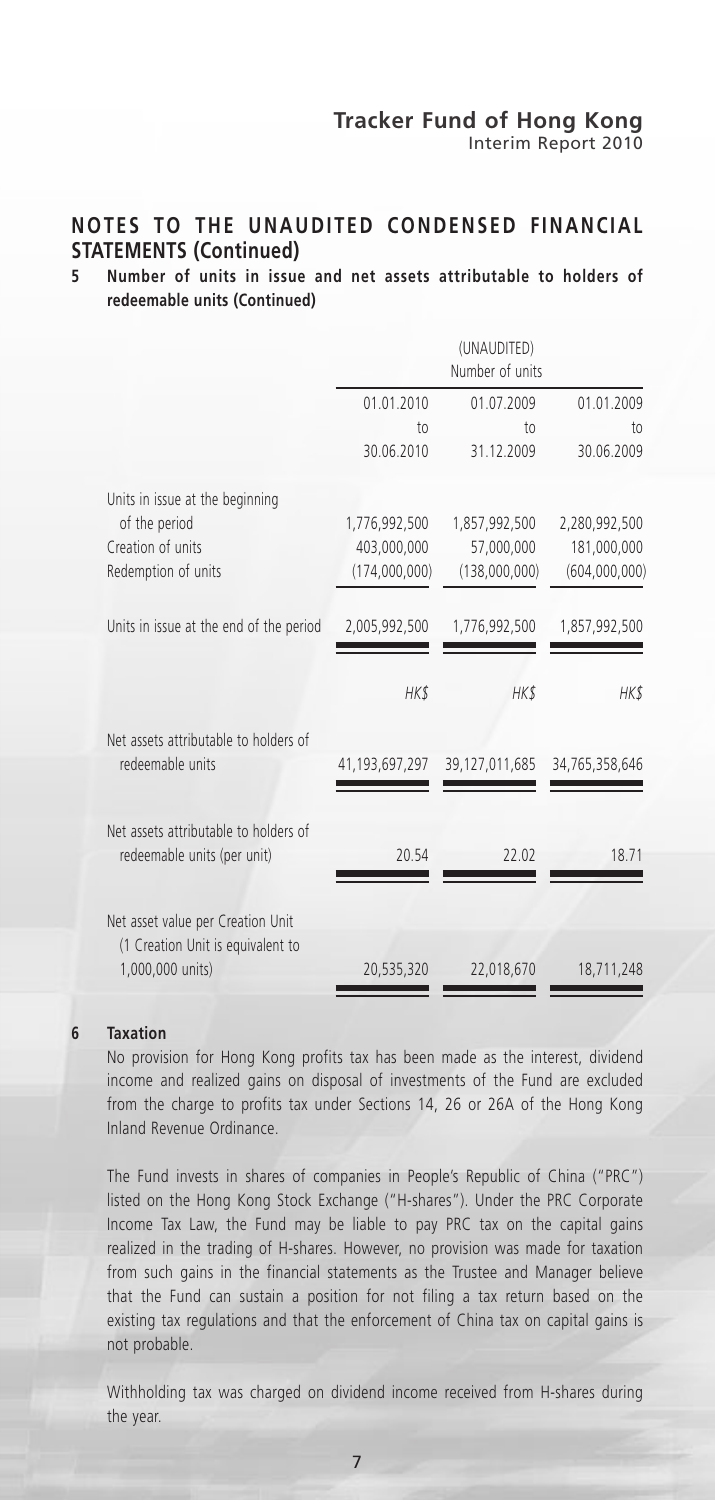## **NOTES TO THE UNAUDITED CONDENSED FINANCIAL STATEMENTS (Continued)**

#### **7 Transactions with the related parties/Manager and its Connected Persons**

Parties are considered to be related if one party has the ability to control the other party or exercise significant influence over the other party in making financial or operational decisions. Related parties of the Fund also include the Manager of the Fund and its connected persons. Connected Persons of the Manager are those as defined in the Code on Unit Trusts and Mutual Funds established by the Securities and Futures Commission of Hong Kong (the "SFC Code"). All transactions entered into during the period between the Fund and its related parties, including the Manager and its Connected Persons were carried out in the normal course of business and on normal commercial terms. To the best of the Manager's knowledge, the Fund does not have any other transactions with its related parties, including the Manager and its Connected Persons except for those disclosed below.

*(a) Manager's holding in the Fund*

The directors and officers of the Manager may transact in the units of the Fund as principal provided that prior written notice is provided to the Trustee. As at 30th June 2010, the directors and officers of the Manager together held 23,500 units in the Fund (as at 31st December 2009: 28,960 units).

#### *(b) Management fee*

The fee payable to the Manager is calculated at the following annual rates of the net asset value of the Fund on the last dealing day in the relevant quarter:

| For first HK\$15 billion of the net asset value                | $0.050\%$ |
|----------------------------------------------------------------|-----------|
| For next HK\$15 billion of the net asset value                 | 0.045%    |
| For next HK\$15 billion of the net asset value                 | $0.030\%$ |
| Any amount by which the net asset value exceeds HK\$45 billion | 0.025%    |

The management fee is accrued daily and is payable quarterly in arrears.

*(c) Trustee fee*

The fee payable to the Trustee is calculated at the following annual rates of the net asset value of the Fund of the last dealing day in the relevant quarter:

| For first HK\$15 billion of the net asset value                | 0.050%    |
|----------------------------------------------------------------|-----------|
| For next HK\$15 billion of the net asset value                 | 0.045%    |
| For next HK\$15 billion of the net asset value                 | $0.030\%$ |
| Any amount by which the net asset value exceeds HK\$45 billion | 0.025%    |

The trustee fee is accrued daily and payable quarterly in arrears.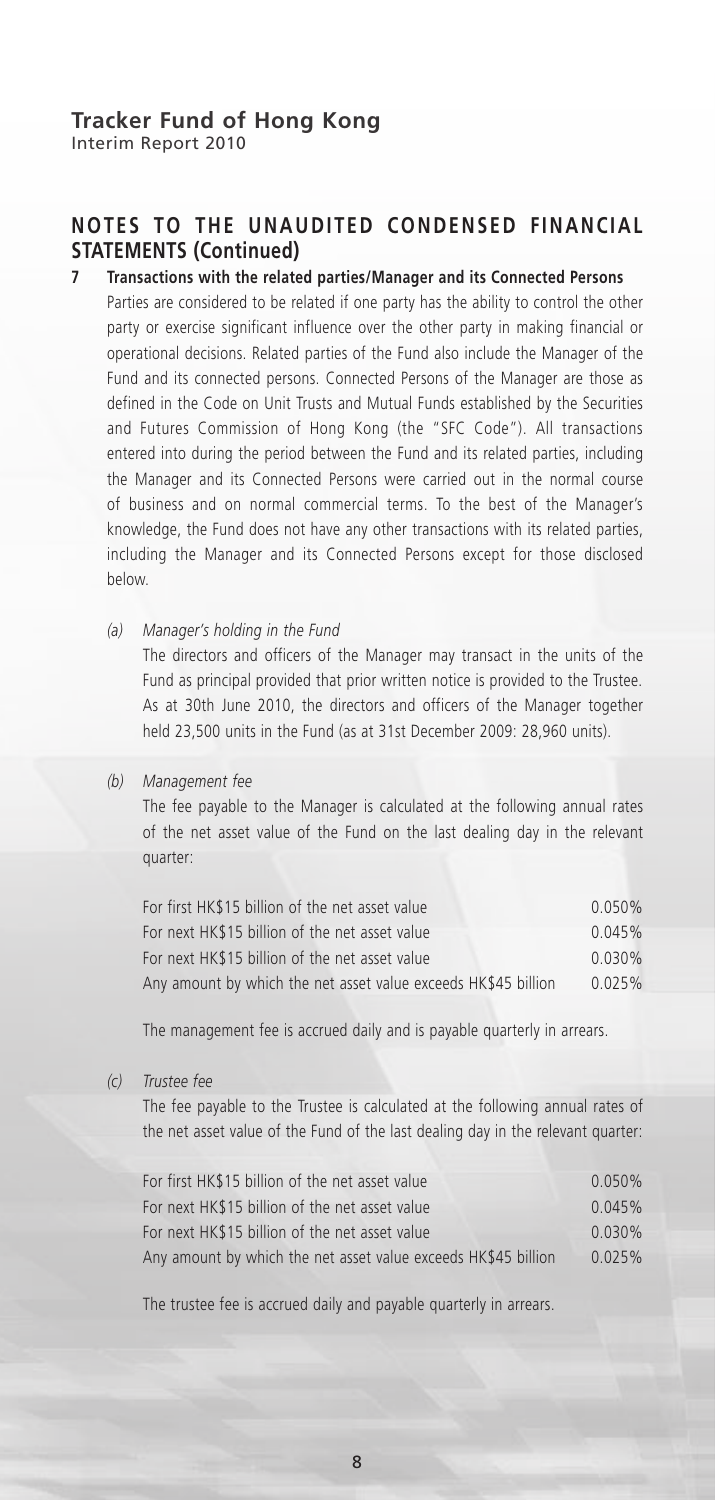## **NOTES TO THE UNAUDITED CONDENSED FINANCIAL STATEMENTS (Continued)**

#### **7 Transactions with the related parties/Manager and its Connected Persons (Continued)**

*(d) Bank balances and interest income*

Bank balances are maintained with the Trustee. Bank balances held with the Trustee as at 30th June 2010 was HK\$493,994,597 (as at 31st December 2009: HK\$56,176,081). During the period, no interest was earned on these bank balances as they were placed in a non-interest bearing current account (for the period ended 30th June 2009: HK\$Nil).

#### **8 Other fees**

*(a) Registrar fee*

The fee payable to the Registrar is calculated based on the number of unitholders on the register on the first business day of the relevant month at the following fee scale, subject to a monthly maximum aggregate registrar fee of HK\$1,000,000.

> *HK\$* (per month)

| For first 2,000 Unitholders                                      | 10,000 |
|------------------------------------------------------------------|--------|
| For every additional 1,000 Unitholders up to 100,000 Unitholders | 2.200  |
| For every additional 1,000 Unitholders up to 200,000 Unitholders | 1.800  |
| For every additional 1,000 Unitholders up to 300,000 Unitholders | 1.500  |
| For every additional 1,000 Unitholders above 300,000 Unitholders | 1.200  |

In addition, the Registrar is reimbursed for all of its out-of-pocket expenses incurred in connection with performing its services.

The registrar fee is accrued daily and is payable monthly in advance.

*(b) Conversion agent fee*

The Conversion Agent received a monthly retainer fee of HK\$16,000 plus a transaction fee of HK\$12,000 for each creation or redemption application.

The conversion agent fee is accrued daily and payable monthly in arrears.

#### *(c) Index license fee*

The index license fee is calculated at the rate of 0.015% per annum on the daily average net asset value of the Fund, subject to a minimum of US\$10,000 per annum.

The index license fee is accrued daily and is payable quarterly in arrears.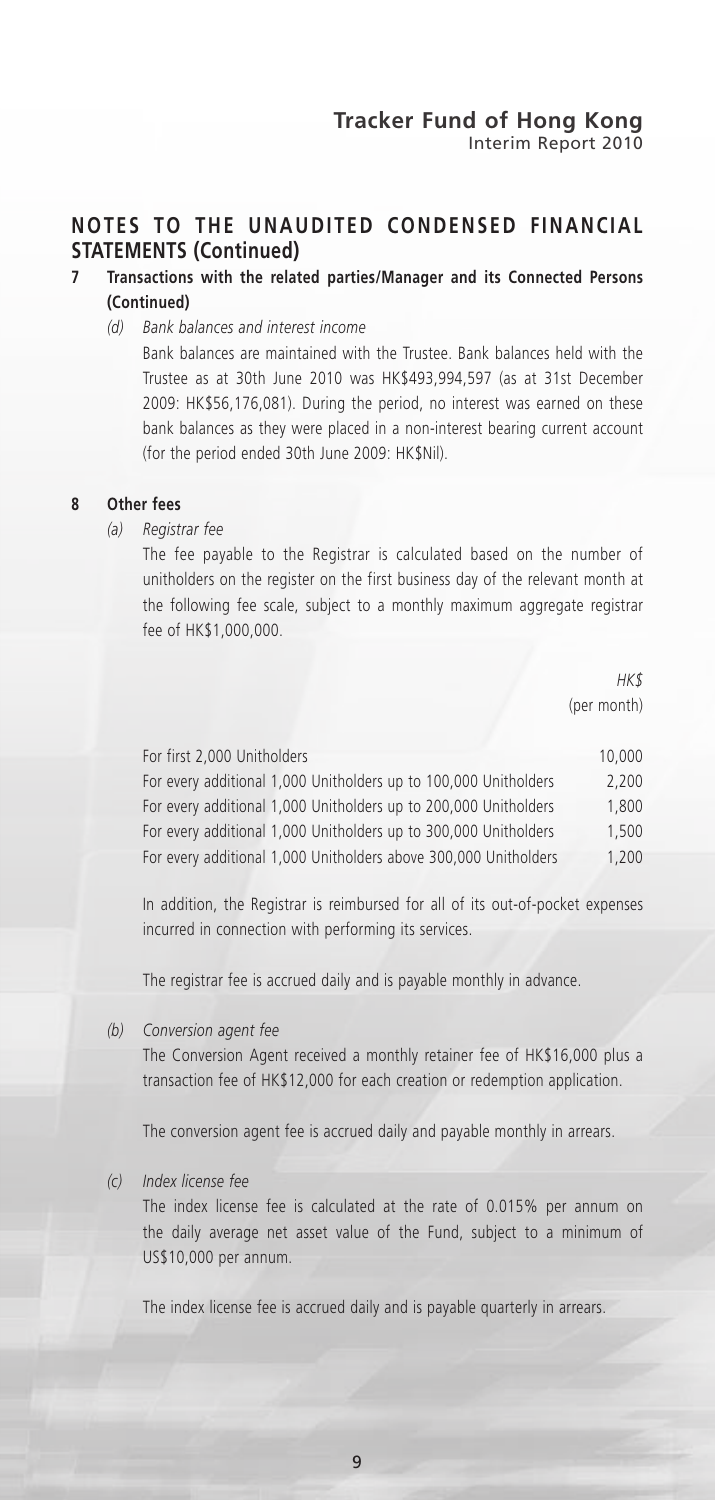## **NOTES TO THE UNAUDITED CONDENSED FINANCIAL STATEMENTS (Continued)**

#### **9 Major non-cash transactions**

In accordance with the Fund's Trust Deed, units are issued through an in-kind creation of an Index Basket with the remaining balances in cash and are not through a cash subscription only. For each Creation Unit (of 1,000,000 units), the Fund receives an Index Basket consisting of constituent shares as determined by the Manager on a daily basis. During the period, the Fund issued 403,000,000 units (for the period ended 30th June 2009: 181,000,000 units) in exchange for Index Baskets consisting of investments valued at HK\$8,263,678,322 (for the period ended 30th June 2009: HK\$2,391,324,350) by the Manager with remaining balances in cash, totaling HK\$8,305,449,232 (for the period ended 30th June 2009: HK\$2,410,209,374).

In accordance with the Fund's Trust Deed, units are redeemed in-kind with the remaining balances in cash and are not redeemable for cash only. During the period, the Fund redeemed 174,000,000 units (for the period ended 30th June 2009: 604,000,000 units) in exchange for Index Baskets consisting of investments valued at HK\$3,868,748,094 (for the period ended 30th June 2009: HK\$9,198,955,729) by the Manager with remaining balances in cash, totaling HK\$3,886,207,889 (for the period ended 30th June 2009: HK\$9,287,338,188).

#### **10 Soft dollar practices**

The Manager may effect transactions, provided that any such transaction is consistent with standards of "best execution", by or through the agency of another person for the account of the Fund with whom the Manager or any of its Connected Persons have an arrangement under which that party will from time to time provide to or procure for the Manager or any of its Connected Persons goods, services or other benefits (such as research and advisory services, computer hardware associated with specialized software or research services and performance measures) the nature of which is such that their provision can reasonably be expected to benefit the Fund as a whole and may contribute to an improvement in the performance of the Fund. For the avoidance of doubt, such goods and services may not include travel, accommodation, entertainment, general administrative goods or services, general office equipment or premises, membership fees, employees' salaries or direct money payments.

Since the inception of the Fund, the Manager had not participated in any soft dollar arrangements in respect of any transactions for the account of the Fund.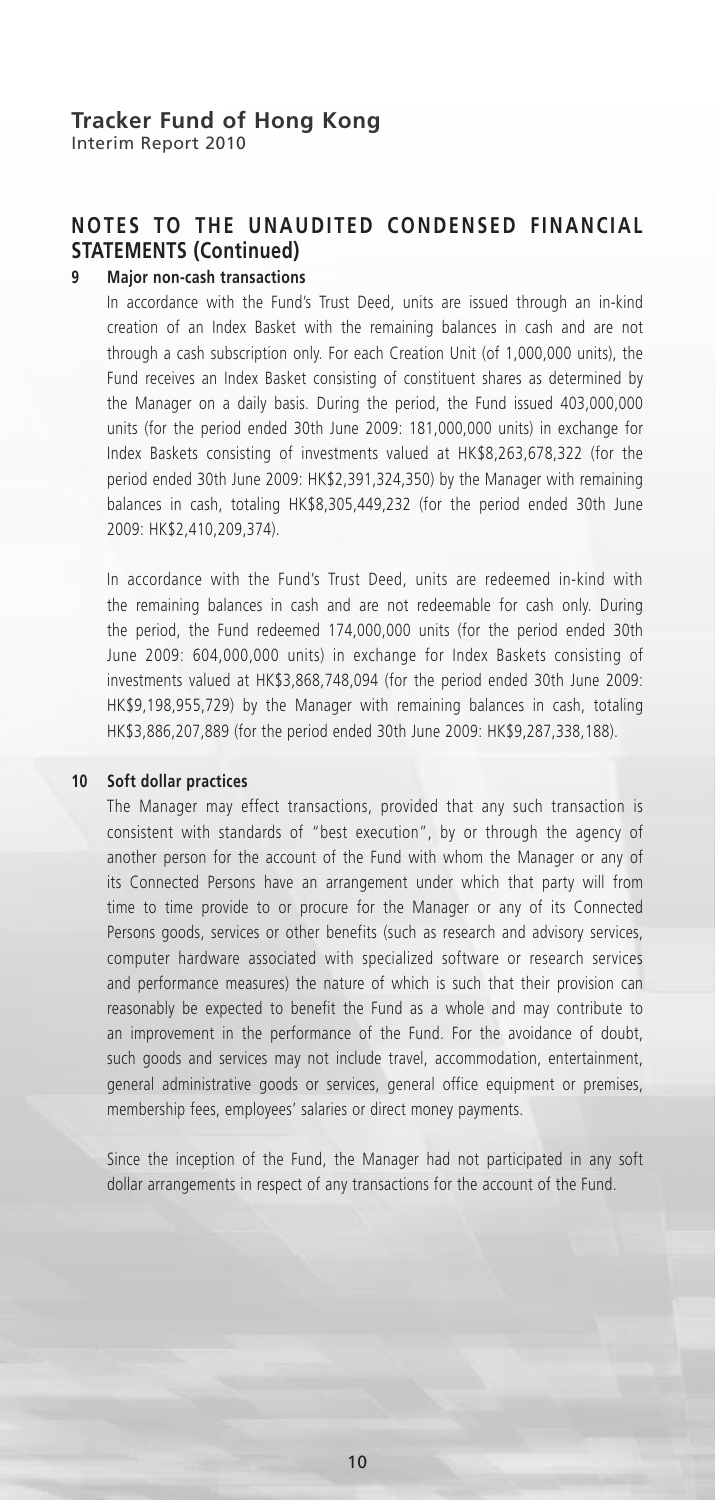## **NOTES TO THE UNAUDITED CONDENSED FINANCIAL STATEMENTS (Continued)**

#### **11 Investment limitation and prohibitions under the SFC Code**

The SFC Code allows the Fund to invest in constituent securities issued by a single issuer for more than 10% of the Fund's net asset value provided that the investment is limited to any constituent securities that each accounts for more than 10% of the weighting of the Index and the Fund's holding of any such constituent securities may not exceed their respective weightings in the Index (except as a result of changes in the composition of the Index and the excess is transitional and temporary in nature).

Constituent securities that account for more than 10% of the net asset value of the Fund as at 30th June 2010 were as follows:

|                   | Respective weighting<br>in the Index $(\%)$ |            |            | % of net asset value |
|-------------------|---------------------------------------------|------------|------------|----------------------|
|                   | 30.06.2010                                  | 31.12.2009 | 30.06.2010 | 31.12.2009           |
| HSBC Holdings plc | 14 97                                       | 14.65      | 14.72      | 14.61                |

During the period, the Hang Seng Index decreased by 7.97% (for the period ended 30th June 2009: increased by 27.74%) and the net asset value per unit of the Fund decreased by 6.72% (for the period ended 30th June 2009: increased by 28.62%).

#### **12 Distribution**

|                                           | (UNAUDITED) |             |  |
|-------------------------------------------|-------------|-------------|--|
|                                           | 01.01.2010  | 01.01.2009  |  |
|                                           | to          | to          |  |
|                                           | 30.06.2010  | 30.06.2009  |  |
|                                           | <b>HKS</b>  | HK\$        |  |
|                                           |             |             |  |
| Interim distribution                      |             |             |  |
|                                           |             |             |  |
| - HK\$0.16 on 2,076,992,500 units paid on |             |             |  |
| 22nd May 2009                             |             | 332,318,800 |  |
|                                           |             |             |  |
| - HK\$0.12 on 1,890,992,500 units paid on |             |             |  |
| 28th May 2010                             | 226,919,100 |             |  |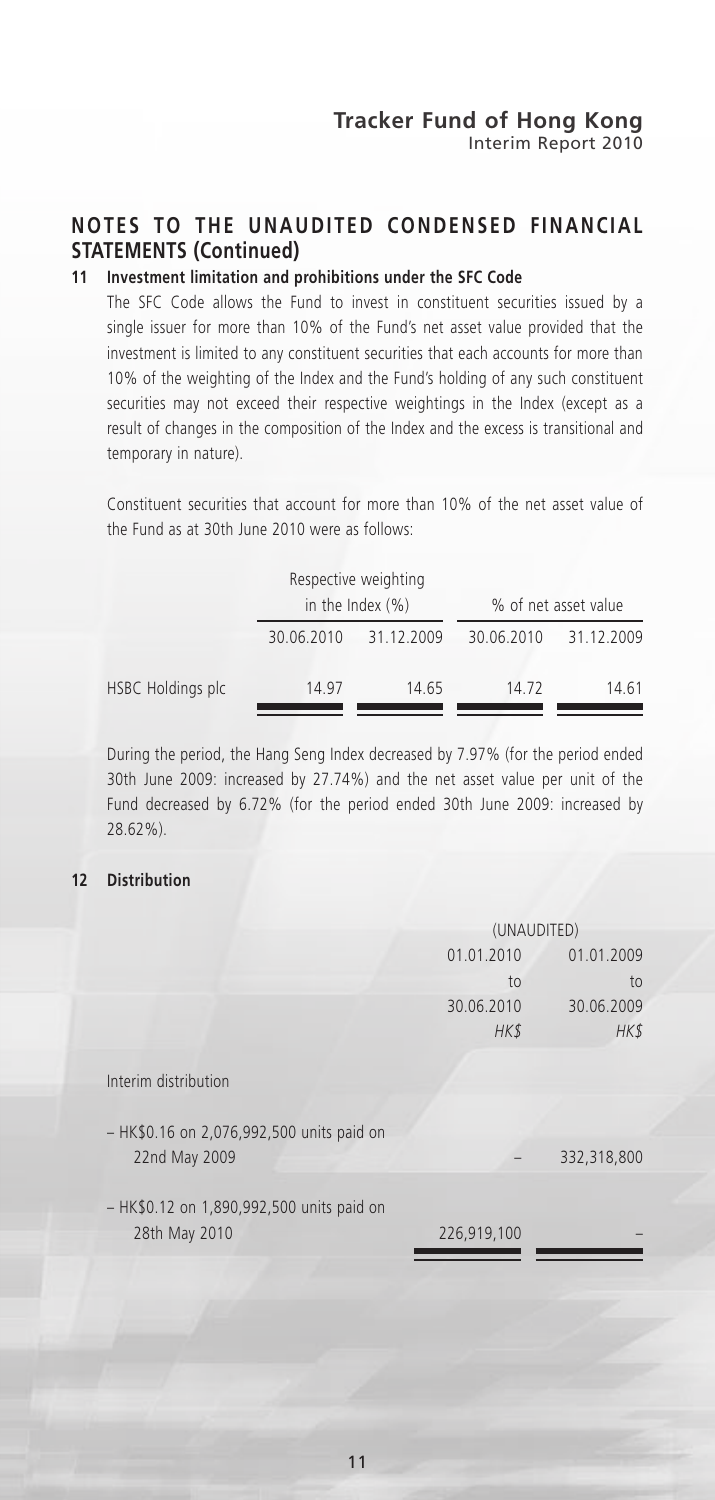## **NOTES TO THE UNAUDITED CONDENSED FINANCIAL STATEMENTS (Continued)**

#### **13 Segment information**

The Manager makes the strategic resource allocations on behalf of the Fund. The Fund has determined the operating segments based on the reports reviewed by the Manager, which are used to make strategic decisions.

The Manager is responsible for the Fund's entire portfolio and considers the business to have a single operating segment. The Manager's asset allocation decisions are based on a single, integrated investment strategy and the Fund's performance is evaluated on an overall basis.

The Fund trades in the constituent shares of the Hang Seng Index with the objective to provide investment results that closely correspond to the performance of the Index.

The internal reporting provided to the Manager for the Fund's assets, liabilities and performance is prepared on a consistent basis with the measurement and recognition principles of HKFRS.

There were no changes in the reportable segment during the period.

The Fund is domiciled in Hong Kong. All of the Fund's income is from investments in entities listed in Hong Kong.

The Fund has no assets classified as non-current assets. The Fund has a diversified portfolio of investments and no single investment accounts for more than 10% of the Fund's income. Please refer to note 11 for investment holdings account for more than 10% of the Fund's net assets.

The Fund also has a diversified unitholder population. However, as at 30th June 2010 and 31st December 2009, there was one nominee company that held more than 10% of the Fund's net assets. The nominee company's holdings were 76.91% as at 30th June 2010 and 73.80% as at 31st December 2009.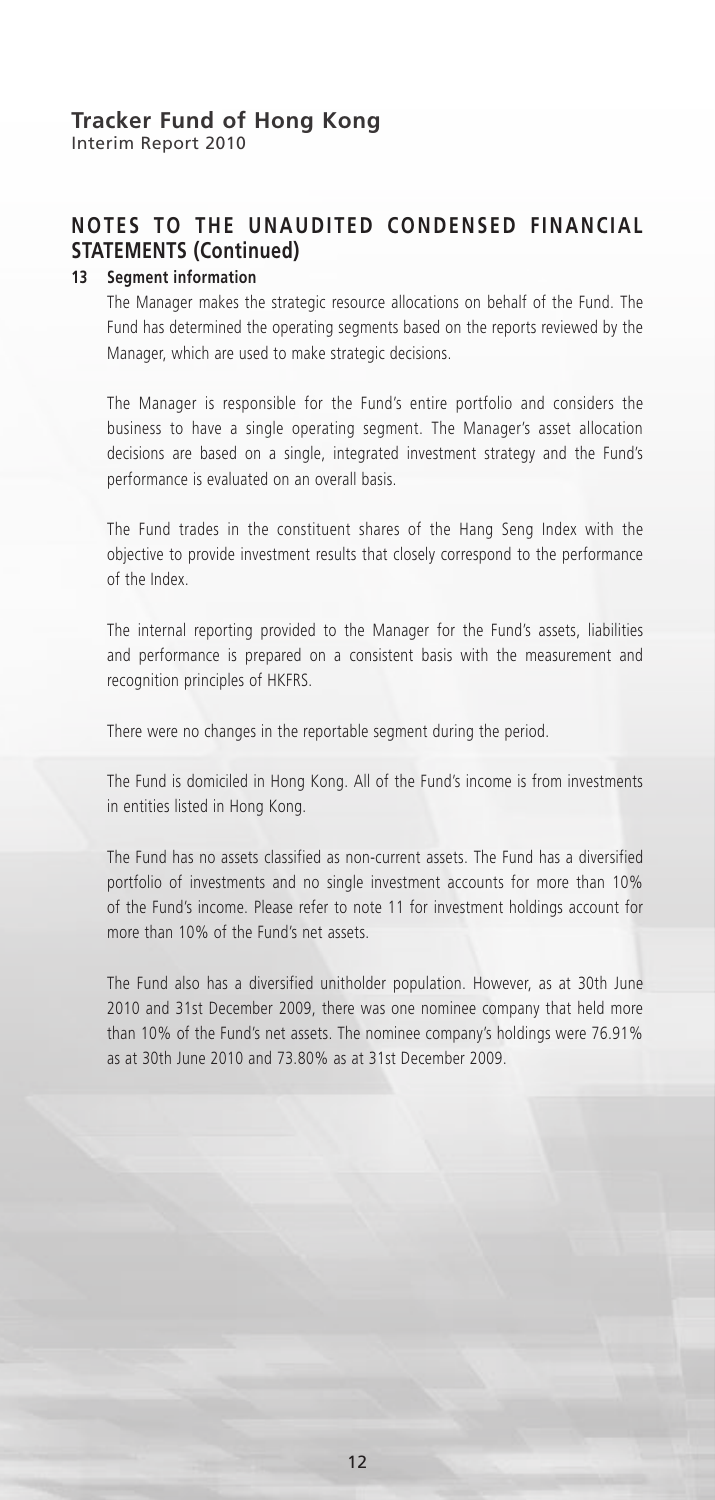Interim Report 2010

## **INVESTMENT PORTFOLIO**

*As at 30th June 2010*

|                                              |             | % of net           |        |
|----------------------------------------------|-------------|--------------------|--------|
|                                              | Holdings    | Fair value<br>HK\$ | assets |
| <b>Hong Kong</b>                             |             |                    |        |
| Listed investments (98.31%)                  |             |                    |        |
| Equities (98.31%)                            |             |                    |        |
| Properties (10.22%)                          |             |                    |        |
| Cheung Kong (Holdings) Ltd.                  | 11,118,895  | 1,005,148,108      | 2.44   |
| China Overseas Land & Investment Ltd.        | 32,676,219  | 479,686,895        | 1.16   |
| China Resources Land Ltd.                    | 16,132,740  | 237,473,933        | 0.58   |
| Hang Lung Properties Ltd.                    | 16,589,673  | 498,519,674        | 1.21   |
| Henderson Land Development Co. Ltd.          | 8,594,343   | 394,480,344        | 0.96   |
| Henderson Land Development                   |             |                    |        |
| Co. Ltd. Warrants                            | 1,629,413   | 2,134,531          | 0.01   |
| Sino Land Co. Ltd.                           | 19,568,016  | 273,952,224        | 0.67   |
| Sun Hung Kai Properties Ltd.                 | 12,310,425  | 1,319,677,559      | 3.19   |
|                                              |             |                    |        |
|                                              |             | 4,211,073,268      | 10.22  |
|                                              |             |                    |        |
|                                              |             |                    |        |
| Finance (46.40%)                             |             |                    |        |
| Bank of China Ltd.                           | 456,057,812 | 1,810,549,514      | 4.40   |
| BOC Hong Kong (Holdings) Ltd.                | 29,596,973  | 528,601,938        | 1.28   |
| Bank of Communications Co. Ltd.              | 53,090,865  | 440,123,271        | 1.07   |
| Bank of East Asia Ltd.                       | 12,931,395  | 366,605,048        | 0.89   |
| China Construction Bank Corporation          | 449,320,337 | 2,848,690,937      | 6.92   |
| China Life Insurance Co. Ltd                 | 59,521,883  | 2,059,457,152      | 5.00   |
| Hang Seng Bank Ltd.                          | 6,119,303   | 638,243,303        | 1.55   |
| Hong Kong Exchanges and Clearing Ltd.        | 8,183,117   | 1,004,068,456      | 2.44   |
| <b>HSBC Holdings plc</b>                     | 83,490,380  | 6,065,576,107      | 14.72  |
| Industrial and Commercial Bank of China Ltd. | 431,844,173 | 2,474,467,111      | 6.01   |
| Ping An Insurance (Group) Co. of China Ltd.  | 13,661,486  | 876,384,327        | 2.12   |
|                                              |             | 19, 112, 767, 164  | 46.40  |
| Utilities (5.48%)                            |             |                    |        |
| China Resources Power Holdings Co. Ltd.      | 15,026,734  | 265,973,192        | 0.65   |
| CLP Holdings Ltd.                            | 14,438,419  | 812, 161, 069      | 1.97   |
| Hong Kong and China Gas Co. Ltd.             | 34,467,917  | 665,230,798        | 1.61   |
| Hong Kong Electric Holdings Ltd.             | 11,094,970  | 513,142,363        | 1.25   |
|                                              |             |                    |        |
|                                              |             |                    |        |
|                                              |             | 2,256,507,422      | 5.48   |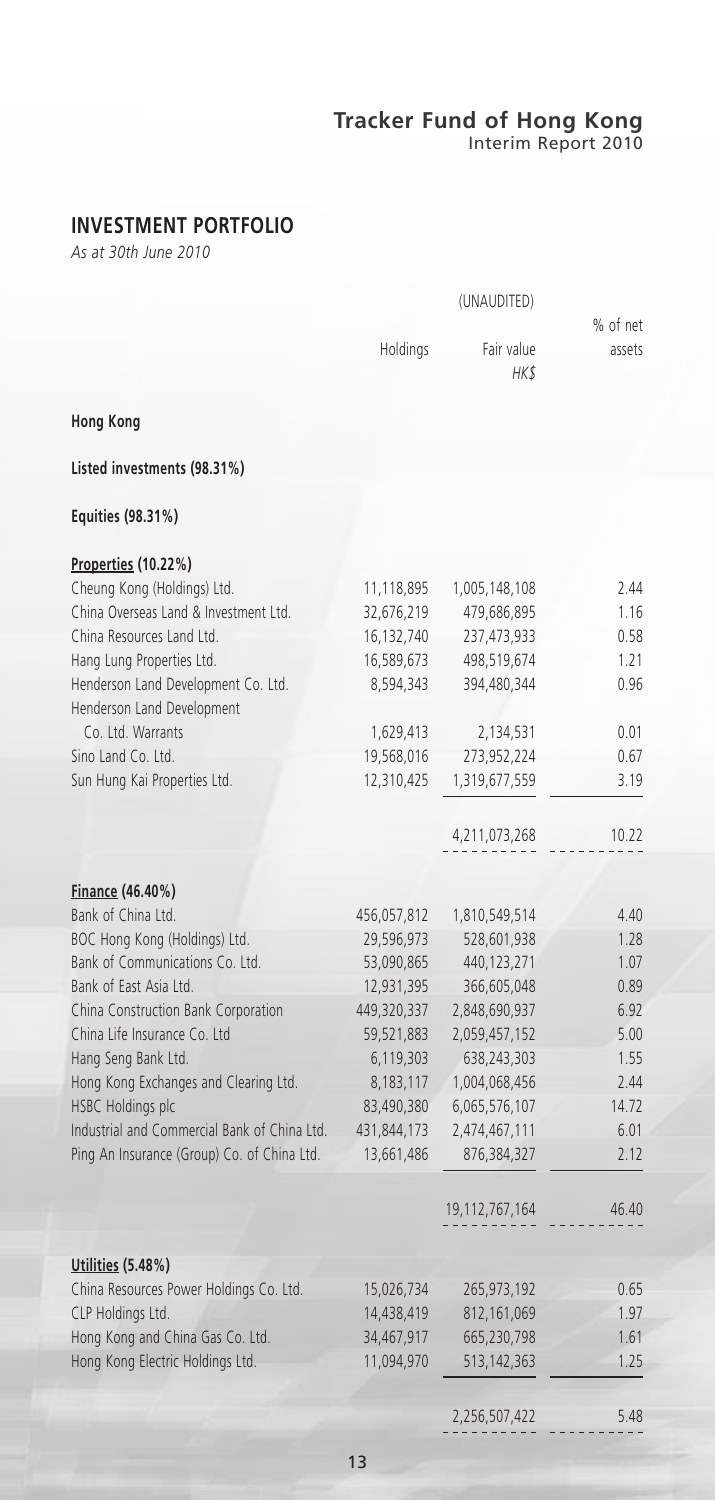Interim Report 2010

## **INVESTMENT PORTFOLIO (Continued)**

*As at 30th June 2010*

|                                        |             |                | % of net |
|----------------------------------------|-------------|----------------|----------|
|                                        | Holdings    | Fair value     | assets   |
|                                        |             | HK\$           |          |
| Commerce and Industry (36.21%)         |             |                |          |
| Aluminum Corporation of China Ltd.     | 31,589,896  | 189,855,275    | 0.46     |
| Cathay Pacific Airways Ltd.            | 9,452,144   | 146,319,189    | 0.36     |
| China Merchants Holdings               |             |                |          |
| (International) Co. Ltd.               | 8,771,126   | 226,733,607    | 0.55     |
| China Mobile Ltd.                      | 48,138,918  | 3,752,428,658  | 9.11     |
| China Petroleum & Chemical Corporation | 134,225,728 | 850,991,116    | 2.07     |
| China Resources Enterprise, Ltd.       | 9,596,744   | 274,946,716    | 0.67     |
| China Shenhua Energy Co. Ltd.          | 27,189,152  | 774,890,832    | 1.88     |
| China Unicom (Hong Kong) Ltd.          | 37,736,458  | 397,742,267    | 0.97     |
| CITIC Pacific Ltd.                     | 10,229,214  | 149,141,940    | 0.36     |
| CNOOC Ltd.                             | 142,928,323 | 1,912,380,962  | 4.64     |
| COSCO Pacific Ltd.                     | 12,916,014  | 120,248,090    | 0.29     |
| Esprit Holdings Ltd.                   | 9,727,853   | 413,433,753    | 1.00     |
| Foxconn International Holdings Ltd.    | 17,190,181  | 87,669,923     | 0.21     |
| Hutchison Whampoa Ltd.                 | 17,054,205  | 822,865,391    | 2.00     |
| Li & Fung Ltd.                         | 21,189,589  | 743,754,574    | 1.81     |
| MTR Corporation Ltd.                   | 11,470,275  | 305,682,829    | 0.74     |
| New World Development Co. Ltd.         | 20,303,977  | 259,078,747    | 0.63     |
| PetroChina Co. Ltd.                    | 168,773,174 | 1,475,077,541  | 3.58     |
| Swire Pacific Ltd. 'A'                 | 6,159,205   | 546,013,522    | 1.33     |
| Tencent Holdings Ltd.                  | 8,023,158   | 1,047,022,118  | 2.54     |
| Wharf (Holdings) Ltd.                  | 11,028,511  | 420,737,694    | 1.01     |
|                                        |             | 14,917,014,744 | 36.21    |
|                                        |             |                |          |
| Total listed investments               |             | 40,497,362,598 | 98.31    |
| Total investments, at cost             |             | 33,715,707,527 |          |
|                                        |             |                |          |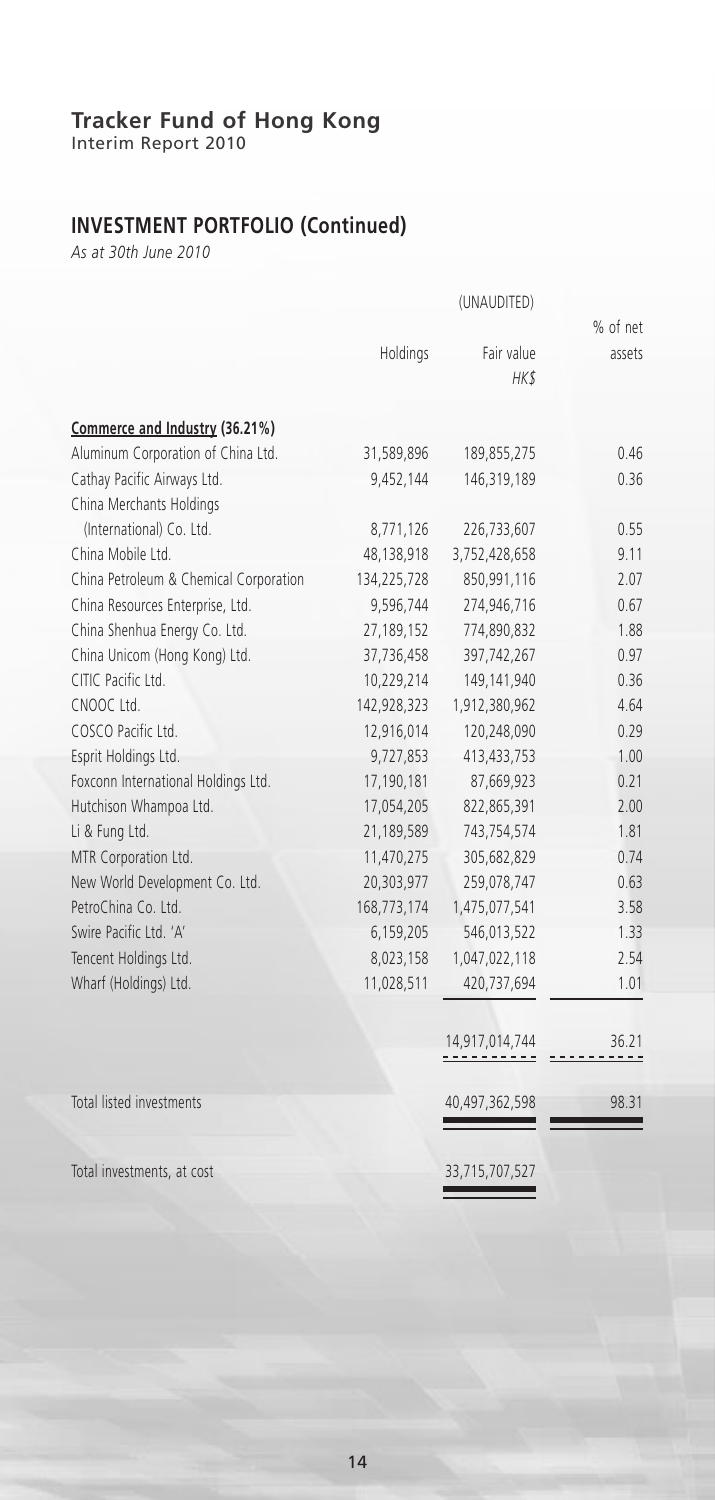## **STATEMENT OF MOVEMENTS IN INVESTMENT PORTFOLIO**

*For the period ended 30th June 2010*

|                                                                                      | (UNAUDITED)<br>Holdings   |                          |                                  |                           |
|--------------------------------------------------------------------------------------|---------------------------|--------------------------|----------------------------------|---------------------------|
|                                                                                      | 31.12.2009                | Additions                | Disposals                        | 30.06.2010                |
| <b>Hong Kong</b><br><b>Listed investments</b><br><b>Equities</b>                     |                           |                          |                                  |                           |
| <b>Properties</b>                                                                    |                           |                          |                                  |                           |
| CHEUNG KONG (HOLDINGS) LTD.<br>CHINA OVERSEAS LAND &                                 | 9,554,722                 | 2,740,577                | (1, 176, 404)                    | 11,118,895                |
| INVESTMENT LTD.                                                                      | 28,170,668                | 7,962,733                | (3, 457, 182)                    | 32,676,219                |
| CHINA RESOURCES LAND LTD.                                                            |                           | 17,647,538               | (1, 514, 798)                    | 16,132,740                |
| HANG LUNG PROPERTIES LTD.<br>HENDERSON LAND DEVELOPMENT                              | 14,298,190                | 4,046,433                | (1,754,950)                      | 16,589,673                |
| $CO.$ LTD.<br>HENDERSON LAND DEVELOPMENT                                             | 7,401,483                 | 2,089,326                | (896, 466)                       | 8,594,343                 |
| CO. LTD. WARRANTS                                                                    |                           | 1,629,413                |                                  | 1,629,413                 |
| SINO LAND CO. LTD.                                                                   | 16,635,421                | 4,971,371                | (2,038,776)                      | 19,568,016                |
| SUN HUNG KAI PROPERTIES LTD.                                                         | 10,582,062                | 3,030,037                | (1,301,674)                      | 12,310,425                |
| <b>Finance</b>                                                                       |                           |                          |                                  |                           |
| BANK OF CHINA LTD.<br>BOC HONG KONG (HOLDINGS) LTD.<br><b>BANK OF COMMUNICATIONS</b> | 523,545,534<br>25,521,162 | 108,767,156<br>7,206,531 | (176, 254, 878)<br>(3, 130, 720) | 456,057,812<br>29,596,973 |
| CO. LTD.                                                                             | 95,126,989                | 23,834,304               | (65,870,428)                     | 53,090,865                |
| BANK OF EAST ASIA LTD.                                                               | 12,705,213                | 4,076,970                | (3,850,788)                      | 12,931,395                |
| CHINA CONSTRUCTION BANK<br>CORPORATION                                               | 464,230,582               | 99,963,855               | (114, 874, 100)                  | 449,320,337               |
| CHINA LIFE INSURANCE CO. LTD                                                         | 51,241,028                | 14,646,179               | (6,365,324)                      | 59,521,883                |
| HANG SENG BANK LTD.<br>HONG KONG EXCHANGES AND                                       | 5,276,599                 | 1,506,022                | (663, 318)                       | 6,119,303                 |
| CLEARING LTD.                                                                        | 7,397,770                 | 1,674,917                | (889, 570)                       | 8,183,117                 |
| HSBC HOLDINGS PLC<br>INDUSTRIAL AND COMMERCIAL                                       | 63,925,369                | 26,398,409               | (6,833,398)                      | 83,490,380                |
| BANK OF CHINA LTD.<br>PING AN INSURANCE (GROUP)                                      | 429,003,475               | 93,680,376               | (90, 839, 678)                   | 431,844,173               |
| CO. OF CHINA LTD.                                                                    | 9,704,929                 | 4,950,967                | (994, 410)                       | 13,661,486                |
| <b>Utilities</b>                                                                     |                           |                          |                                  |                           |
| CHINA RESOURCES POWER                                                                |                           |                          |                                  |                           |
| HOLDINGS CO. LTD.                                                                    | 12,834,915                | 3,749,003                | (1, 557, 184)                    | 15,026,734                |
| CLP HOLDINGS LTD.<br>HONG KONG AND CHINA GAS                                         | 12,450,396                | 3,553,291                | (1, 565, 268)                    | 14,438,419                |
| CO. LTD.<br>HONGKONG ELECTRIC                                                        | 26,967,325                | 10,875,802               | (3,375,210)                      | 34,467,917                |
| <b>HOLDINGS LTD.</b>                                                                 | 9,566,545                 | 2,701,741                | (1, 173, 316)                    | 11,094,970                |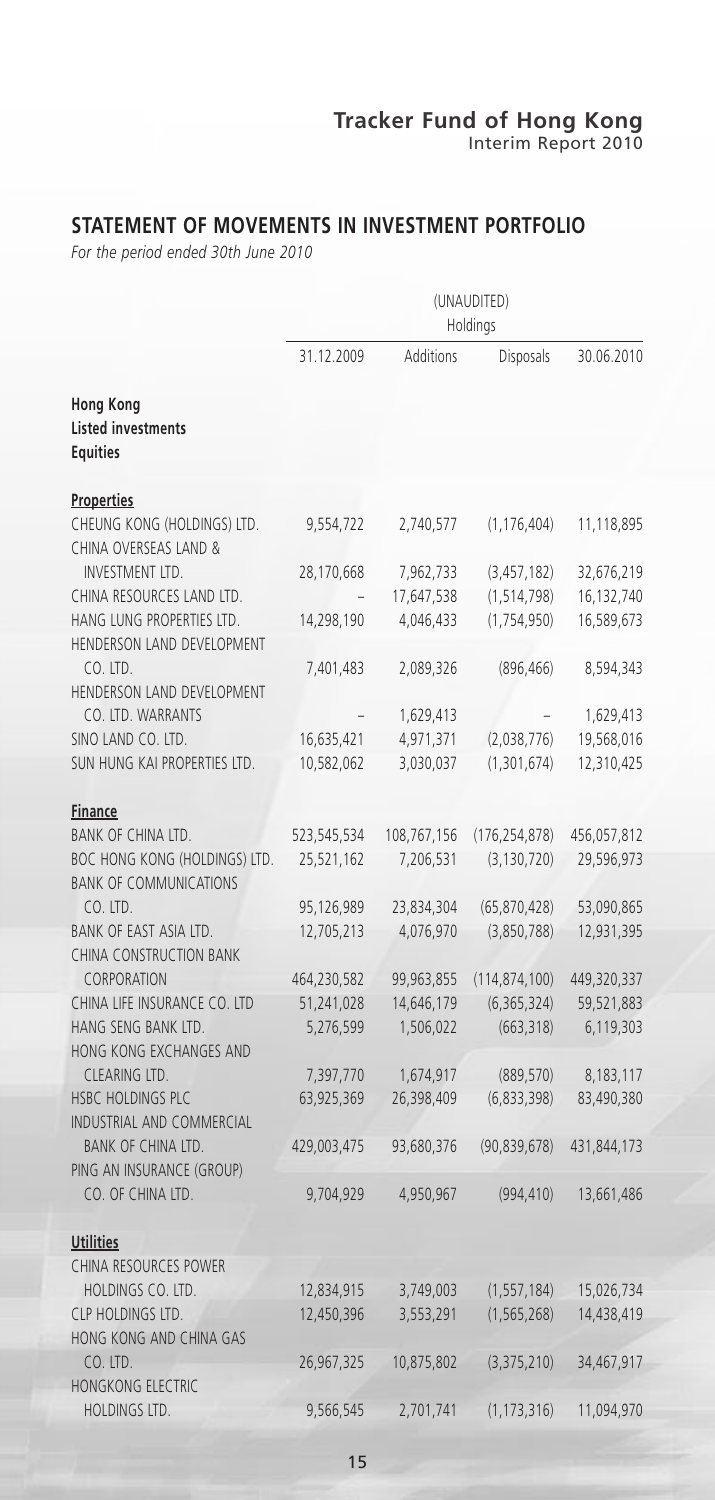Interim Report 2010

## **STATEMENT OF MOVEMENTS IN INVESTMENT PORTFOLIO (Continued)**

*For the period ended 30th June 2010*

|                                  | (UNAUDITED)<br>Holdings |            |                |             |
|----------------------------------|-------------------------|------------|----------------|-------------|
|                                  | 31.12.2009              | Additions  | Disposals      | 30.06.2010  |
| Commerce and Industry            |                         |            |                |             |
| ALUMINUM CORPORATION OF          |                         |            |                |             |
| CHINA LTD.                       | 27,204,717              | 7,680,833  | (3, 295, 654)  | 31,589,896  |
| CATHAY PACIFIC AIRWAYS LTD.      | 8,138,949               | 2,299,177  | (985, 982)     | 9,452,144   |
| CHINA MERCHANTS HOLDINGS         |                         |            |                |             |
| (INTERNATIONAL) CO. LTD.         | 7,540,878               | 2,144,200  | (913, 952)     | 8,771,126   |
| CHINA MOBILE LTD.                | 41,445,622              | 11,854,226 | (5, 160, 930)  | 48,138,918  |
| CHINA PETROLEUM & CHEMICAL       |                         |            |                |             |
| CORPORATION                      | 115,740,517             | 33,035,225 | (14, 550, 014) | 134,225,728 |
| CHINA RESOURCES ENTERPRISE, LTD. | 8,243,709               | 2,353,719  | (1,000,684)    | 9,596,744   |
| CHINA SHENHUA ENERGY CO. LTD.    | 23,376,302              | 6,688,268  | (2,875,418)    | 27,189,152  |
| CHINA UNICOM (HONG KONG) LTD.    | 48,685,265              | 9,744,553  | (20, 693, 360) | 37,736,458  |
| CITIC PACIFIC LTD.               | 8,760,524               | 2,534,228  | (1,065,538)    | 10,229,214  |
| CNOOC LTD.                       | 123,015,976             | 35,167,439 | (15, 255, 092) | 142,928,323 |
| COSCO PACIFIC LTD.               | 7,800,764               | 5,914,606  | (799, 356)     | 12,916,014  |
| ESPRIT HOLDINGS LTD.             | 8,367,298               | 2,226,005  | (865, 450)     | 9,727,853   |
| <b>FOXCONN INTERNATIONAL</b>     |                         |            |                |             |
| HOLDINGS LTD.                    | 14,609,481              | 4,300,890  | (1,720,190)    | 17,190,181  |
| HUTCHISON WHAMPOA LTD.           | 14,705,613              | 4,197,432  | (1,848,840)    | 17,054,205  |
| LI & FUNG LTD.                   | 18,183,054              | 5,220,687  | (2, 214, 152)  | 21,189,589  |
| MTR CORPORATION LTD.             | 9,849,183               | 2,816,750  | (1, 195, 658)  | 11,470,275  |
| NEW WORLD DEVELOPMENT            |                         |            |                |             |
| CO. LTD.                         | 17,341,229              | 5,079,426  | (2, 116, 678)  | 20,303,977  |
| PETROCHINA CO. LTD.              | 145,260,380             | 41,525,464 | (18,012,670)   | 168,773,174 |
| SWIRE PACIFIC LTD. 'A'           | 6,249,397               | 1,353,080  | (1,443,272)    | 6,159,205   |
| TENCENT HOLDINGS LTD.            | 6,883,705               | 1,979,133  | (839, 680)     | 8,023,158   |
| WHARF (HOLDINGS) LTD.            | 9,497,831               | 2,681,862  | (1, 151, 182)  | 11,028,511  |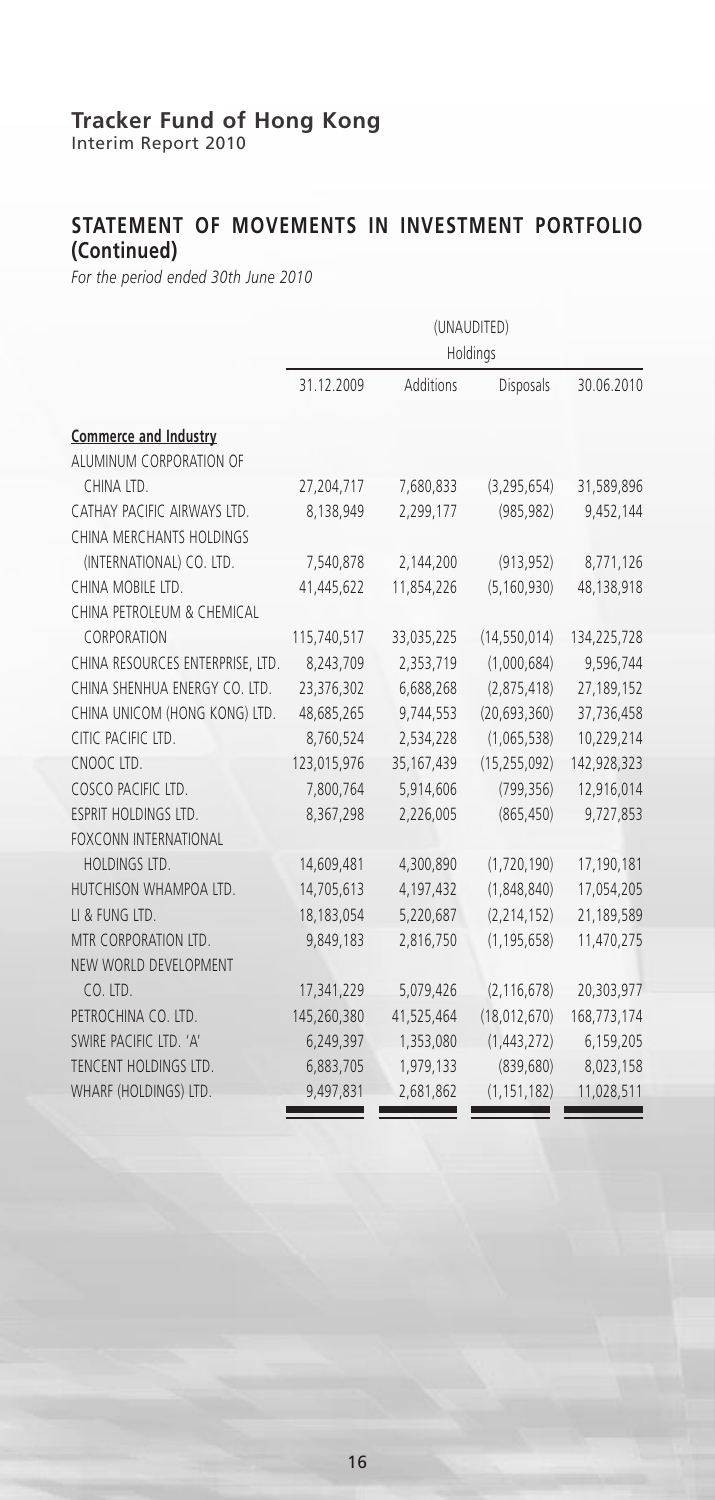Interim Report 2010

## **PERFORMANCE RECORD**

*For the period ended 30th June 2010*

#### **Fund performance**

During the period, the Hang Seng Index decreased by 7.97% and the net asset value per unit of the Fund decreased by 6.72%.